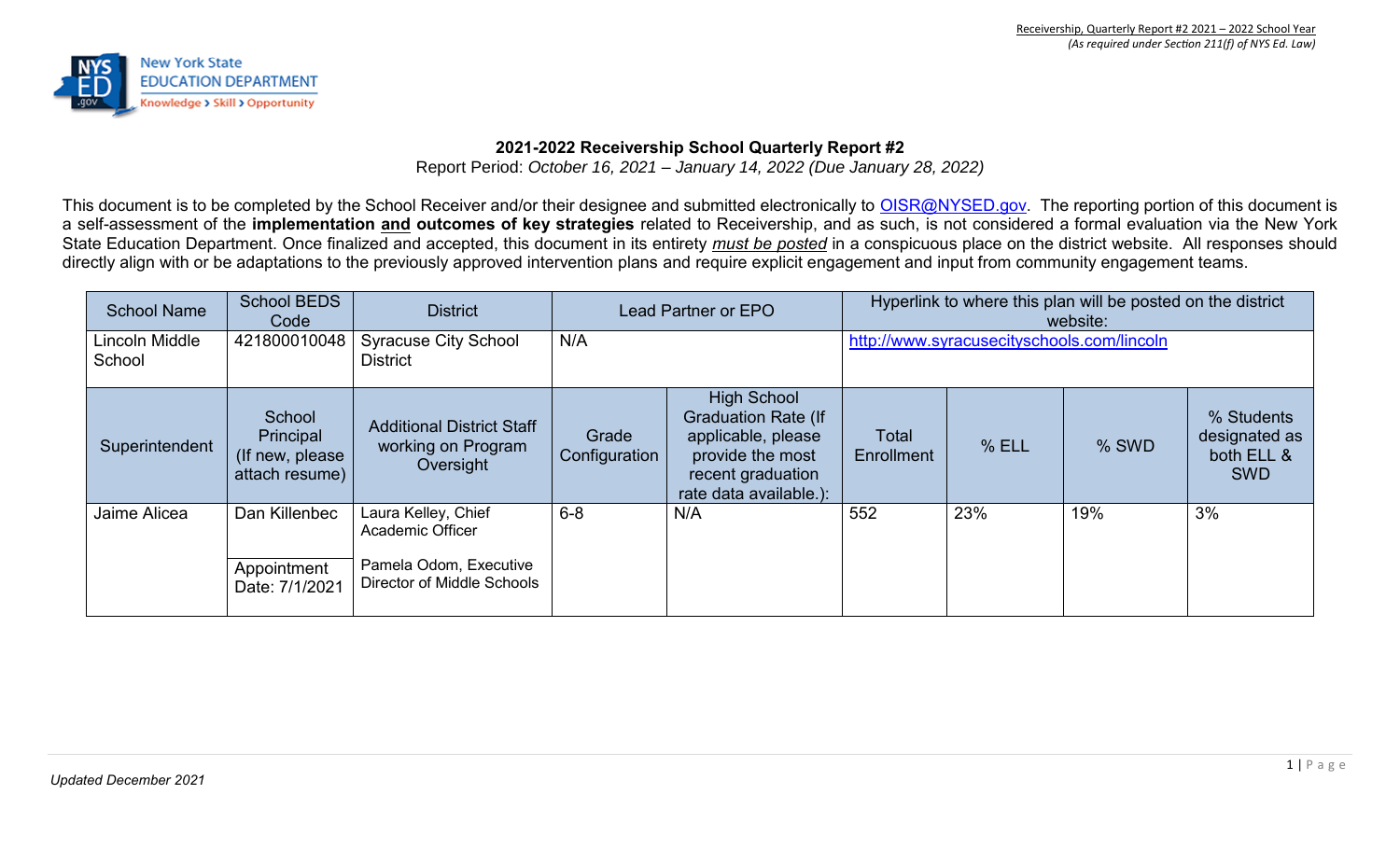

### **Executive Summary**

Please provide a *plain-language summary* of this completed report, reflecting changes and progress made since the last reporting period, with a focus on the action taken to implement lead strategies, engage the community, and enact Receivership powers. The summary should be written in terms easily understood by the community-at-large. Please avoid terms and acronyms that are unfamiliar to the public and limit the summary to *no more than 500 words*.

This year, Lincoln is continuing to reinforce and implement the district's strategic plan which focuses on culturally responsive education, engaging families and communities, providing a dynamic rigorous curriculum and instruction, personalized learning for all students, and recruit, develop, support, and retain the most effective staff.

Lincoln also continues our focus on AVID (Advancement Via Individual Determination) and becoming a demonstration school. A site team has been created that consists of our building AVID coach, Principal, AVID teachers (1 per grade), a school guidance counselor, and the district AVID coach. Staff continues to receive AVID training to ensure our goals are being met, and Lincoln has a school-based AVID Coach to support overall implementation. The implementation of AVID aligns with engaging families and communities by providing an engaging and rigorous curriculum by:

- 1. Build and develop authentic, intentional relationships with families.
- 2. Engage and empower families by providing structure and resources to work collaboratively with educators within the learning community.
- 3. Develop an environment that establishes and promotes a positive, safe, and inclusive learning community.

Lincoln has identified four focus instructional strategies for the school year: Inquiry, Data Informed Instruction, CER Protocol, and Academic Vocabulary. Teachers selfevaluated their needs around these four focus areas and specific professional development has been provided and planned. Both the administrative and instructional teams have gathered data on these strategies used within the classroom lessons to help best support teachers individually.

**Directions for Parts I, II, and III** - District and school staff should respond to the sections of this document by both analyzing and summarizing the steps taken to implement lead strategies since the first quarter. Include processes that were used to assess the **impact** of strategies implemented on student learning outcomes.

This is also an opportunity for district and school staff to provide a reflective outline of proposed actions, strategies, and process adaptations made to the school's 2021-2022 Continuation Plan, with a focus on how evidence guided decisions made through continuous and comprehensive planning, by articulating explicit support of student socialemotional well-being, diversity, equity, inclusion, and active engagement in learning.

- The District should ensure that the implementation of lead strategies address the needs of all learners, particularly the needs of subgroups of students and those at risk for not meeting State academic standards.
- District and school staff should assess the impact of identified lead strategies on student learning, as connected and aligned to diagnostic review feedback, to ensure strategy implementation can achieve long-term sustainable growth.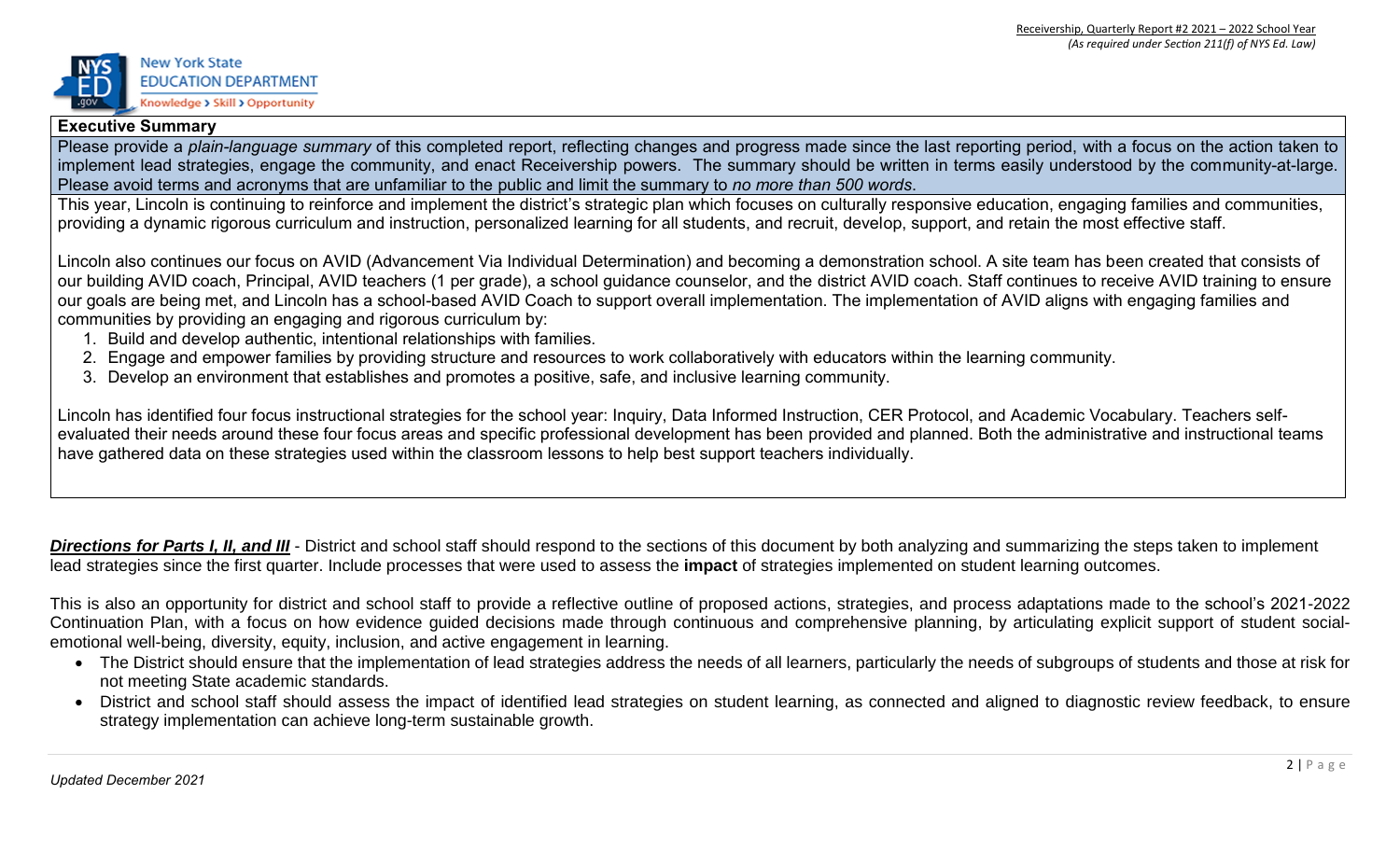

### **Part I –***Lead Strategies for Improvement*

## **Lead Strategies for School Improvement**

*List the 3-4 of core lead strategies that are central to the school's improvement plan, and outline the progress made this quarter by applying each strategy. Lead strategies are key levers for improvement that are identified based on trends in student performance data and serve as overarching approaches for implementing strategically focused action steps toward achieving demonstrable improvement.*

|                                                                                                                                                    |                          | Quarterly Report #2 with Reflection on Lead Strategies Utilized during<br>October 16, 2021 - January 14, 2022                                                                                                                                                                                                                                                                                                                                                                                                                                                                                                                                                                                                                                                                                                                                                                                                                                                                                                                                                          |
|----------------------------------------------------------------------------------------------------------------------------------------------------|--------------------------|------------------------------------------------------------------------------------------------------------------------------------------------------------------------------------------------------------------------------------------------------------------------------------------------------------------------------------------------------------------------------------------------------------------------------------------------------------------------------------------------------------------------------------------------------------------------------------------------------------------------------------------------------------------------------------------------------------------------------------------------------------------------------------------------------------------------------------------------------------------------------------------------------------------------------------------------------------------------------------------------------------------------------------------------------------------------|
| Identify the lead strategies that<br>guided the school's improvement<br>work during the reporting period,<br>including any that were discontinued. | <b>Status</b><br>(R/Y/G) | For each lead strategy, outline how the strategy helped achieve progress toward this year's demonstrable improvement<br>targets. If a strategy was discontinued since the prior reporting period, please provide an evidence-based explanation for why<br>it was discontinued and if/how a new strategy will be implemented in its place.                                                                                                                                                                                                                                                                                                                                                                                                                                                                                                                                                                                                                                                                                                                              |
| Advancement Via Individual<br>Determination (AVID)                                                                                                 |                          | Lincoln is in its third year of working toward becoming an AVID demonstration school. The school continues to make progress and is<br>partnering with the district AVID Coach and the National organization to support full programmatic implementation. Monthly walkthroughs<br>of AVID indicators are conducted, and new goals are set frequently with the district AVID committee.                                                                                                                                                                                                                                                                                                                                                                                                                                                                                                                                                                                                                                                                                  |
| <b>SEL/CHRSP Social Emotional</b><br>Learning/Culturally and Historically<br><b>Responsive Sustaining Practices</b>                                |                          | Lincoln continues utilizing SEL/CHRSP including "Second Step" to support our students' needs during a morning meeting/advisory<br>period that is built into the schedule. Teachers also have been meeting with students in small groups to afford them the opportunity to set<br>goals for themselves based on their professional development growth plans, create action steps to achieve their goals, and provide time<br>to reflect on this cycle. We continue with restorative practices, weekly climate and culture meetings, and analyze data in SIT meetings<br>with teams, administrators, and agency partners. This strategy supports us in reaching our demonstrable improvement targets by building<br>positive relationships between students and staff members and creating a welcoming and affirming environment. Lincoln leaders also<br>engage in a monthly webinar through Hill Pedagogies to reflect on culturally and historically responsive and sustaining practices to<br>ensure our understanding of expectations we want to see in classrooms. |
| Instructional Priority Areas- Data Driven<br>Instruction, Inquiry, CER protocol, and<br><b>Academic Vocabulary</b>                                 |                          | Lincoln continues to utilize Data Driven Instructional Cycles this year. Teachers look at all of the data sources that are available to us,<br>including NWEA Map Reports, to target standards and focus instruction to allow for maximum growth for our students.<br>Inquiry is a consistent focus throughout all content areas with teacher support through regular professional development and walk-<br>throughs.                                                                                                                                                                                                                                                                                                                                                                                                                                                                                                                                                                                                                                                  |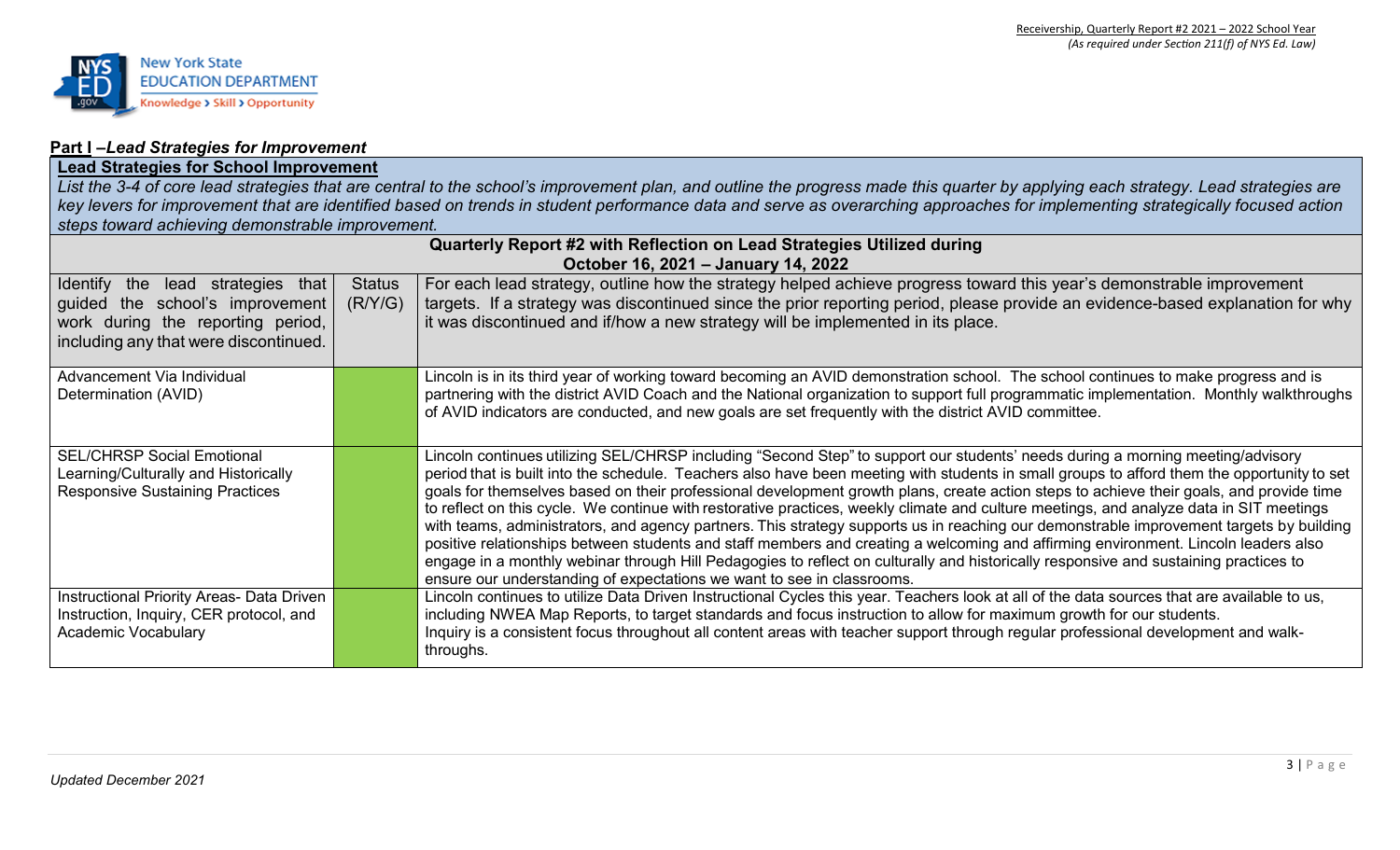

## **Part II –** *Demonstrable Improvement Indicators-Level 1*

### **Level 1 Indicators**

*Please list the school's Level 1 indicators and complete all columns below. This information should provide details about how lead strategies inform the implementation of specific strategies and action steps that support progress toward the Demonstrable Improvement Indicators.* 

| Quarterly Report #2 Reflection on Activities Completed for this Indicator during |                          |                                                                                                                                                                                                                                                                                                                                                                                                                                                                                                                                                                                                                                                                                                                                                                                                                                                                                                                         |                                                                                                                                                                                                                                                                                                                                                                                                                                                                                                                                                                                                                                                                                                                                                                                                                                            |
|----------------------------------------------------------------------------------|--------------------------|-------------------------------------------------------------------------------------------------------------------------------------------------------------------------------------------------------------------------------------------------------------------------------------------------------------------------------------------------------------------------------------------------------------------------------------------------------------------------------------------------------------------------------------------------------------------------------------------------------------------------------------------------------------------------------------------------------------------------------------------------------------------------------------------------------------------------------------------------------------------------------------------------------------------------|--------------------------------------------------------------------------------------------------------------------------------------------------------------------------------------------------------------------------------------------------------------------------------------------------------------------------------------------------------------------------------------------------------------------------------------------------------------------------------------------------------------------------------------------------------------------------------------------------------------------------------------------------------------------------------------------------------------------------------------------------------------------------------------------------------------------------------------------|
|                                                                                  |                          | October 16, 2021 - January 14, 2022                                                                                                                                                                                                                                                                                                                                                                                                                                                                                                                                                                                                                                                                                                                                                                                                                                                                                     |                                                                                                                                                                                                                                                                                                                                                                                                                                                                                                                                                                                                                                                                                                                                                                                                                                            |
| Indicator                                                                        | <b>Status</b><br>(R/Y/G) | Identify specific strategies and action steps<br>implemented to support progress for each of the<br>Demonstrable Improvement Indicators.                                                                                                                                                                                                                                                                                                                                                                                                                                                                                                                                                                                                                                                                                                                                                                                | Provide the specific data/evidence used to determine progress and impact<br>$\bullet$<br>on instruction, student learning, and achievement.<br>Describe how the data trends that emerged during this reporting period<br>will inform future action steps.<br>Include a description of any adjustments made to the continuation plan<br>along with the corresponding data used to inform the adjustment.                                                                                                                                                                                                                                                                                                                                                                                                                                    |
| #33 - 3-8 ELA All Students<br><b>MGP</b>                                         |                          | Student data from the Fall administration of the district-<br>wide NWEA Reading assessment was used to support<br>progress for this indicator. The results are used with<br>teachers during instructional meetings and PLCs, to begin<br>a data-driven cycle to target student growth, identify focus<br>standards where students were not reaching mastery, and<br>create action plans to address specific deficits. Teachers<br>will also work with students to aid them in creating<br>academic goals and tracking their progress around multiple<br>data points.<br>Teachers utilized the district ELA curriculum for Tier 1<br>instruction. We plan lessons focused around the SCSD<br>ELA units with teachers during instructional meetings and<br>infuse AVID strategies into lessons.<br>Additional screening was done with DIBELS assessments<br>to provide tier 2 and 3 intervention for identified students. | Another round of NWEA testing in January/February is being used to inform instruction.<br>Teachers are using the data from these assessments to personalize learning for students,<br>targeting instruction, and modify lessons as necessary. Instructional meetings will be<br>centered around this new data information to provide support for teachers.<br>Tier 2 and 3 intervention classes are using consistent assessment to determine growth and<br>needs within the small classes.<br>Utilizing student data from the NWEA assessment, we have calculated a projected ELA MGP<br>of 37.8. At this point in the year, though we are behind our year-end target, we believe we are<br>on-track to meet our progress target for this indicator and this data indicates that we are<br>progressing toward meeting our year-end target. |
| #100 - 3-8 ELA All Students<br><b>Core Subject Performance</b><br>Index          |                          | Student data from the Fall administration of the district-<br>wide NWEA Reading assessment was used to support<br>progress for this indicator. The results are used with<br>teachers during instructional meetings and PLCs, to begin<br>a data-driven cycle to target student growth, identify focus<br>standards where students were not reaching mastery, and                                                                                                                                                                                                                                                                                                                                                                                                                                                                                                                                                        | Another round of NWEA testing in January/February is being used to inform instruction.<br>Teachers are using the data from these assessments to personalize learning for students,<br>targeting instruction, and modify lessons as necessary. Instructional meetings will be<br>centered around this new data information to provide support for teachers.                                                                                                                                                                                                                                                                                                                                                                                                                                                                                 |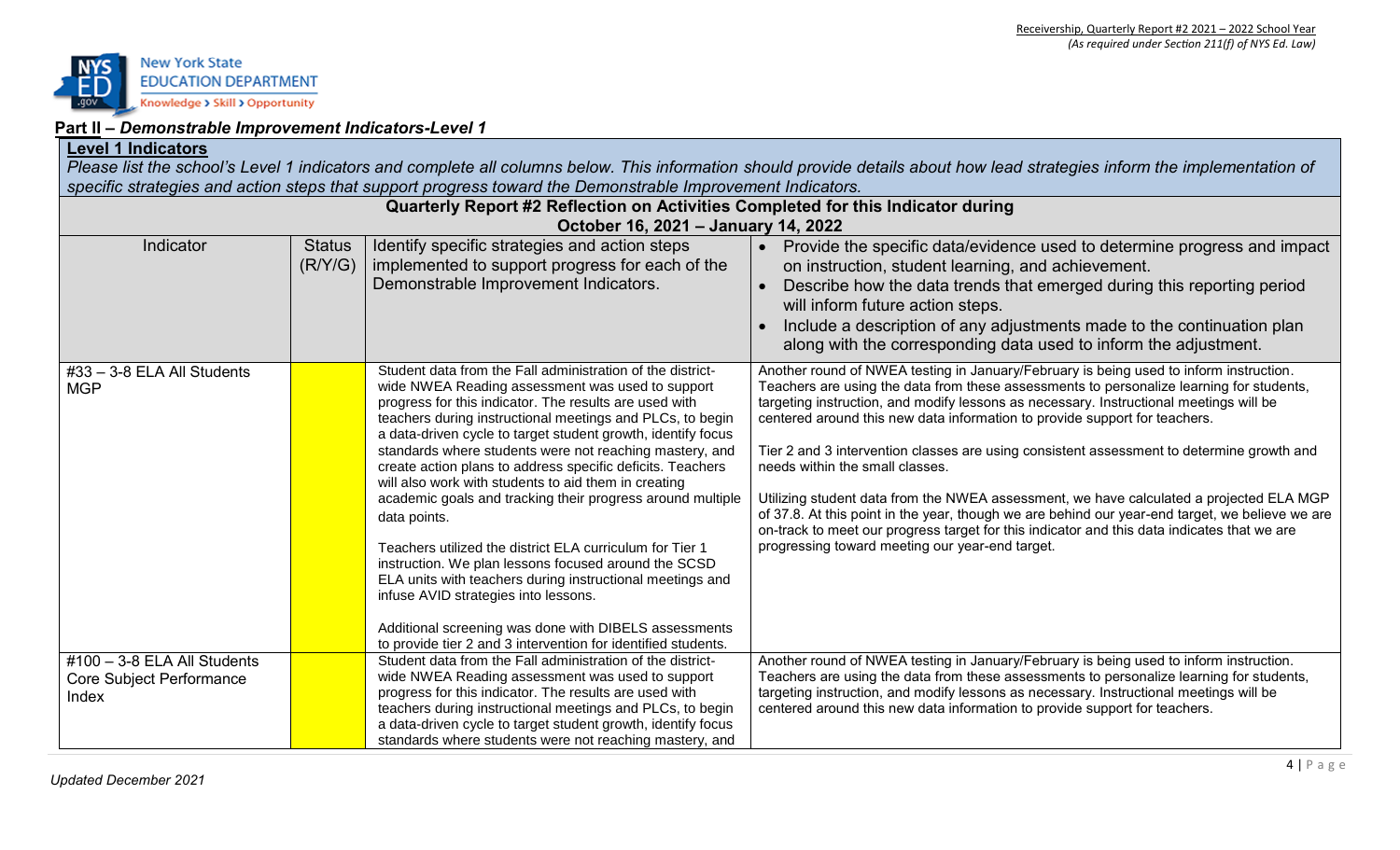

|                                                                                 | create action plans to address specific deficits. Teachers<br>will also work with students to aid them in creating<br>academic goals and tracking their progress around multiple<br>data points.<br>Teachers utilized the district ELA curriculum for Tier 1<br>instruction. We plan lessons focused around the SCSD<br>ELA units with teachers during instructional meetings and<br>infuse AVID strategies into lessons.<br>Additional screening was done with DIBELS assessments to<br>provide tier 2 and 3 intervention for identified students.                                                                                                                                                                                                                                                                                                                                                                                                                        | Tier 2 and 3 intervention classes are using consistent assessment to determine growth and<br>needs within the small classes.<br>Similar to indicator #33, utilizing student data from the NWEA assessment, we have<br>calculated a projected ELA Performance Index of 40.8. At this point in the year, though we<br>are behind our year-end target, we believe we are on-track to meet our progress target for<br>this indicator and this data indicates that we are progressing toward meeting our year-end<br>target. |
|---------------------------------------------------------------------------------|----------------------------------------------------------------------------------------------------------------------------------------------------------------------------------------------------------------------------------------------------------------------------------------------------------------------------------------------------------------------------------------------------------------------------------------------------------------------------------------------------------------------------------------------------------------------------------------------------------------------------------------------------------------------------------------------------------------------------------------------------------------------------------------------------------------------------------------------------------------------------------------------------------------------------------------------------------------------------|-------------------------------------------------------------------------------------------------------------------------------------------------------------------------------------------------------------------------------------------------------------------------------------------------------------------------------------------------------------------------------------------------------------------------------------------------------------------------------------------------------------------------|
| $\#110 - 3-8$ Math All Students<br><b>Core Subject Performance</b><br>Index     | Student data from the Fall administration of the district-<br>wide NWEA Math assessment was used to support<br>progress for this indicator. The results will be used with<br>teachers during instructional meetings and PLCs, to begin<br>a data-driven cycle to target student growth, identify focus<br>standards where students were not reaching mastery, and<br>create action plans to address specific deficits. Teachers<br>will also work with students to aid them in creating<br>academic goals and tracking their progress around multiple<br>data points.<br>Teachers utilized the district Math curriculum for Tier 1<br>instruction. We plan lessons focused around the Illustrative<br>Math units with teachers during instructional meetings and<br>infuse AVID strategies into lessons.<br>In addition to each student receiving a math AIS classes,<br>some students are receiving Tier 2 and 3 intervention<br>through the Algebraic Reasoning classes. | Using the SOAR screener data, students were targeted to receive Tier 2 and Tier 3<br>interventions and placed in small group settings to provide support. Data cycles and<br>instructional action planning continues using NWEA Math results. We completed another<br>round of NWEA assessment in late January/early February.                                                                                                                                                                                          |
| #150 - Grades 4 and 8 Science<br>All Students Core Subject<br>Performance Index | Castle Learning science assessments are used to support<br>our academic progress and growth. Science standards are<br>highlighted based on previous years' performance as target<br>standards, and additional curriculum and instructional<br>activities are provided for high-leverage content. These<br>assessments are followed by data meetings with teachers,<br>administrators, and the District science coach. Lincoln                                                                                                                                                                                                                                                                                                                                                                                                                                                                                                                                              | Students have been assessed through district-wide monitoring assessments. A combination<br>of pre and post assessments are used to inform instruction. Teachers continue to work<br>through data cycles and attend regular professional development to support student needs.                                                                                                                                                                                                                                           |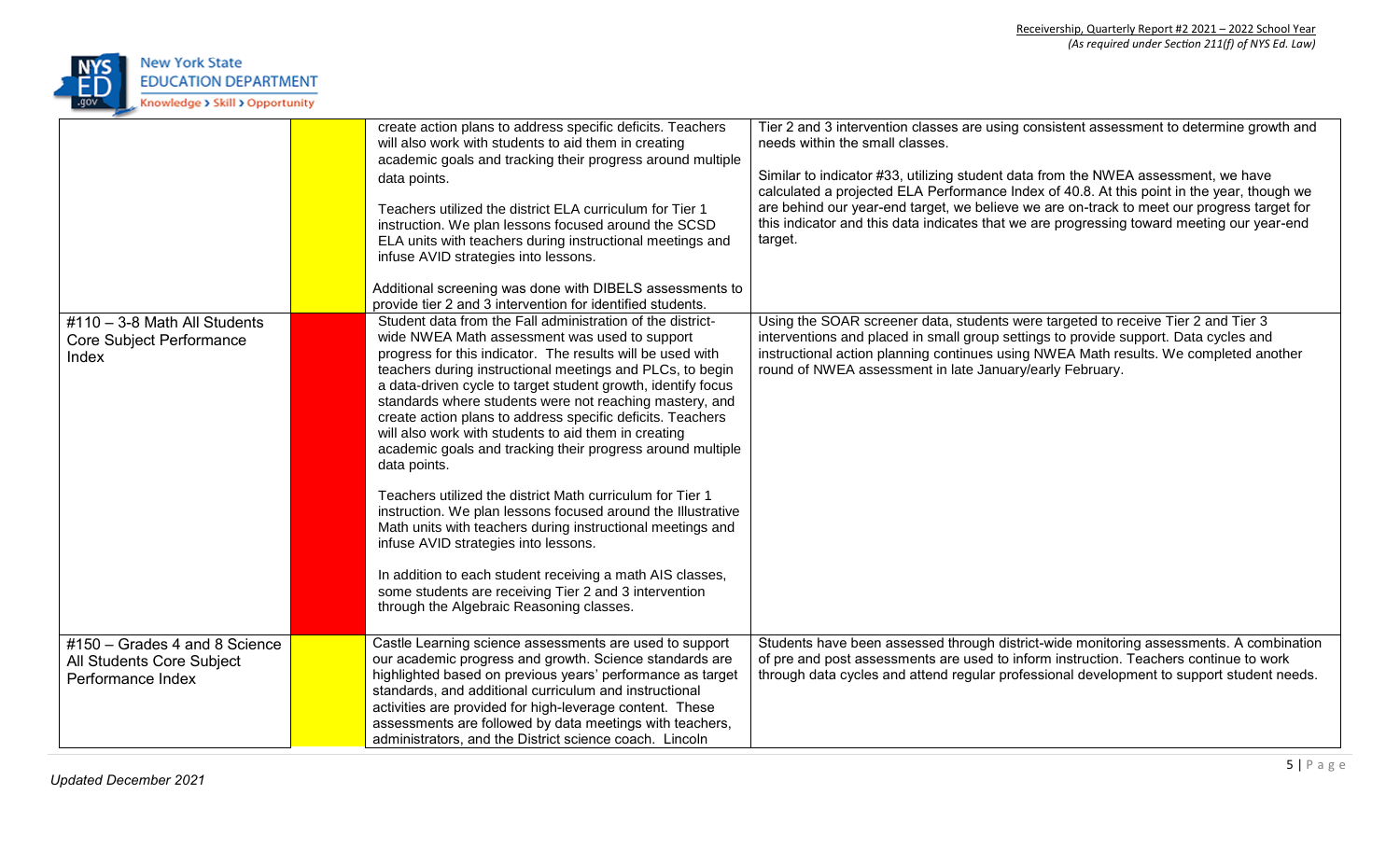

|                                                    | continues to plan science units and lessons with the support                                                                                                                                                                                                                                                                                                                                                                                                                                                                                                                                                                                                                                                                                                                                                                                                                                                                                                                                                                                                                                                                                                                                                                                                                                                                   |                                                                                                                                                                                                                                                                                                                                                                                                                                                                                                                                                                                                                                                                                                                                                           |
|----------------------------------------------------|--------------------------------------------------------------------------------------------------------------------------------------------------------------------------------------------------------------------------------------------------------------------------------------------------------------------------------------------------------------------------------------------------------------------------------------------------------------------------------------------------------------------------------------------------------------------------------------------------------------------------------------------------------------------------------------------------------------------------------------------------------------------------------------------------------------------------------------------------------------------------------------------------------------------------------------------------------------------------------------------------------------------------------------------------------------------------------------------------------------------------------------------------------------------------------------------------------------------------------------------------------------------------------------------------------------------------------|-----------------------------------------------------------------------------------------------------------------------------------------------------------------------------------------------------------------------------------------------------------------------------------------------------------------------------------------------------------------------------------------------------------------------------------------------------------------------------------------------------------------------------------------------------------------------------------------------------------------------------------------------------------------------------------------------------------------------------------------------------------|
|                                                    | of the District Science department at Thursday afternoon                                                                                                                                                                                                                                                                                                                                                                                                                                                                                                                                                                                                                                                                                                                                                                                                                                                                                                                                                                                                                                                                                                                                                                                                                                                                       |                                                                                                                                                                                                                                                                                                                                                                                                                                                                                                                                                                                                                                                                                                                                                           |
|                                                    | PD sessions with teachers during instructional meetings and                                                                                                                                                                                                                                                                                                                                                                                                                                                                                                                                                                                                                                                                                                                                                                                                                                                                                                                                                                                                                                                                                                                                                                                                                                                                    |                                                                                                                                                                                                                                                                                                                                                                                                                                                                                                                                                                                                                                                                                                                                                           |
|                                                    | infuse AVID strategies in lessons.                                                                                                                                                                                                                                                                                                                                                                                                                                                                                                                                                                                                                                                                                                                                                                                                                                                                                                                                                                                                                                                                                                                                                                                                                                                                                             |                                                                                                                                                                                                                                                                                                                                                                                                                                                                                                                                                                                                                                                                                                                                                           |
| #160 - Chronic Absenteeism-<br><b>All Students</b> | As of the end of this reporting period, our school's chronic<br>absenteeism rate was 63.8%. While this rate would not<br>meet our year-end progress target, the student attendance<br>challenges presented by the COVID-19 pandemic are well-<br>documented throughout New York State and our school is<br>no exception to those challenges.<br>Daily attendance and chronic absenteeism data are<br>analyzed each week at Lincoln Middle School to determine<br>who is in need of additional support and/or intervention and<br>recognition for improvements. We utilize the same chronic<br>absenteeism definition as NYSED when looking at our<br>chronic absenteeism data to ensure that our efforts are<br>consistently aligned with NYSED attendance expectations.<br>School-level and student-level chronic absenteeism rates<br>are examined weekly to monitor progress toward the target<br>and implement appropriate interventions. We receive a<br>weekly report from our District data coach with students<br>attendance broken down into subcategories for us to<br>analyze. Our SIT team continued to meet weekly with<br>administration, teams, and agency partners to best meet the<br>needs of students. Our procedures are broken down into<br>discreet steps. As a first step, parent letters are sent home | Lincoln will continue with our efforts to support progress towards this performance indicator<br>including analyzing daily and weekly attendance data, finding supports for our students and<br>families in need, and consistently align our efforts with NYSED expectations. We will<br>continue with our social emotional practices and mindfulness throughout the building, weekly<br>SIT Team meetings with administrators and teams, and utilizing the support of our agency<br>partners. We will also have a dedicated Family Engagement room for parents and guardians<br>with resources and materials to support family needs and will make home visits as needed.<br>Support sessions will be offered throughout the year based on parent needs. |
|                                                    | followed by a phone call, home visit, preventative referral to<br>an agency partner, and finally an ACCESS referral prior to                                                                                                                                                                                                                                                                                                                                                                                                                                                                                                                                                                                                                                                                                                                                                                                                                                                                                                                                                                                                                                                                                                                                                                                                   |                                                                                                                                                                                                                                                                                                                                                                                                                                                                                                                                                                                                                                                                                                                                                           |
|                                                    | referral to a county agency. Our support staff made phone<br>calls on a daily basis, made home visits if students were                                                                                                                                                                                                                                                                                                                                                                                                                                                                                                                                                                                                                                                                                                                                                                                                                                                                                                                                                                                                                                                                                                                                                                                                         |                                                                                                                                                                                                                                                                                                                                                                                                                                                                                                                                                                                                                                                                                                                                                           |
|                                                    | marked absent virtually, and teachers made weekly                                                                                                                                                                                                                                                                                                                                                                                                                                                                                                                                                                                                                                                                                                                                                                                                                                                                                                                                                                                                                                                                                                                                                                                                                                                                              |                                                                                                                                                                                                                                                                                                                                                                                                                                                                                                                                                                                                                                                                                                                                                           |
|                                                    | outreach calls to provide assistance for students and                                                                                                                                                                                                                                                                                                                                                                                                                                                                                                                                                                                                                                                                                                                                                                                                                                                                                                                                                                                                                                                                                                                                                                                                                                                                          |                                                                                                                                                                                                                                                                                                                                                                                                                                                                                                                                                                                                                                                                                                                                                           |
|                                                    | families in the areas of attendance and behavioral support.                                                                                                                                                                                                                                                                                                                                                                                                                                                                                                                                                                                                                                                                                                                                                                                                                                                                                                                                                                                                                                                                                                                                                                                                                                                                    |                                                                                                                                                                                                                                                                                                                                                                                                                                                                                                                                                                                                                                                                                                                                                           |
|                                                    |                                                                                                                                                                                                                                                                                                                                                                                                                                                                                                                                                                                                                                                                                                                                                                                                                                                                                                                                                                                                                                                                                                                                                                                                                                                                                                                                |                                                                                                                                                                                                                                                                                                                                                                                                                                                                                                                                                                                                                                                                                                                                                           |
|                                                    |                                                                                                                                                                                                                                                                                                                                                                                                                                                                                                                                                                                                                                                                                                                                                                                                                                                                                                                                                                                                                                                                                                                                                                                                                                                                                                                                |                                                                                                                                                                                                                                                                                                                                                                                                                                                                                                                                                                                                                                                                                                                                                           |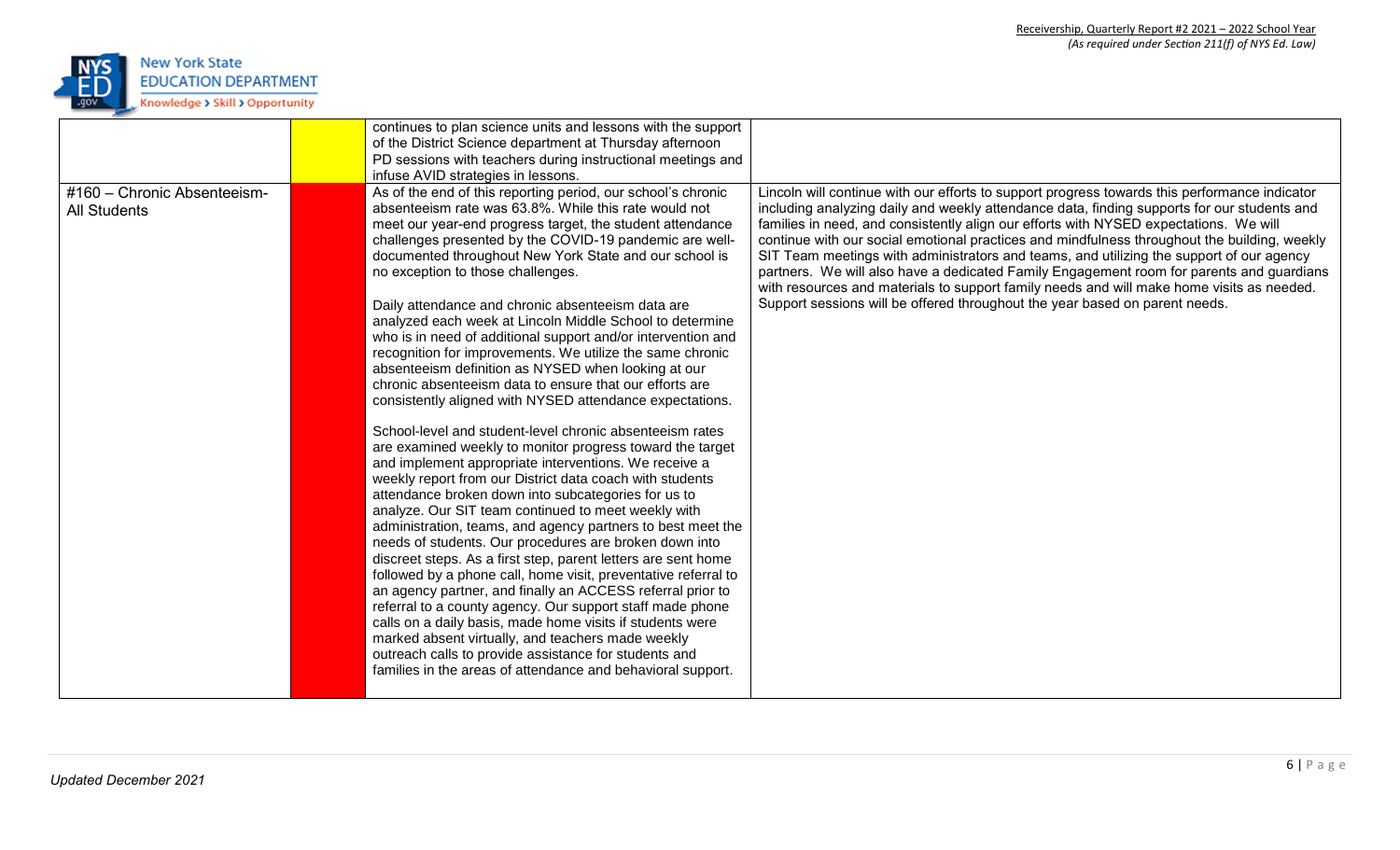

| #180 - ELP Success Ratio- All<br>Students | Lincoln administered the National Geographic language<br>assessment in the absence of the NYSESLAT assessment.<br>This has allowed us to continue to inform instruction for our<br>English Language Learners without the traditional State<br>assessment data. We provide services to our students<br>based on the State assessment data but use the additional | We utilize the comprehension coach (a digital tool guided by the assessment) to support<br>personalized instructional plans for each ELL. We will target reading skills, practice fluency in<br>language skills, and the acquisition of academic vocabulary across content areas.<br>Teachers continue to work through the National Geographic curriculum to provide targeted<br>instruction. |
|-------------------------------------------|-----------------------------------------------------------------------------------------------------------------------------------------------------------------------------------------------------------------------------------------------------------------------------------------------------------------------------------------------------------------|-----------------------------------------------------------------------------------------------------------------------------------------------------------------------------------------------------------------------------------------------------------------------------------------------------------------------------------------------------------------------------------------------|
|                                           | data to inform bi-weekly instructional decisions.                                                                                                                                                                                                                                                                                                               |                                                                                                                                                                                                                                                                                                                                                                                               |

## **Part III –** *Demonstrable Improvement Indicators-Level 2*

| <b>Level 2 Indicators</b><br>Please list the school's Level 2 indicators and complete all columns below. This information should provide details about how lead strategies will inform the<br>implementation of specific strategies and action steps that will support progress toward the Demonstrable Improvement Indicators. |                          |                                                                                                                                                                                                                                                                                                                                                                                                                                                                                                                                                      |                                                                                                                                                                                                                                                                                                                                                                                                                                                                                                                                                                                      |
|---------------------------------------------------------------------------------------------------------------------------------------------------------------------------------------------------------------------------------------------------------------------------------------------------------------------------------|--------------------------|------------------------------------------------------------------------------------------------------------------------------------------------------------------------------------------------------------------------------------------------------------------------------------------------------------------------------------------------------------------------------------------------------------------------------------------------------------------------------------------------------------------------------------------------------|--------------------------------------------------------------------------------------------------------------------------------------------------------------------------------------------------------------------------------------------------------------------------------------------------------------------------------------------------------------------------------------------------------------------------------------------------------------------------------------------------------------------------------------------------------------------------------------|
|                                                                                                                                                                                                                                                                                                                                 |                          | Quarterly Report #2 Reflection on Activities Completed for this Indicator during<br>October 16, 2021 - January 14, 2022                                                                                                                                                                                                                                                                                                                                                                                                                              |                                                                                                                                                                                                                                                                                                                                                                                                                                                                                                                                                                                      |
| Indicator                                                                                                                                                                                                                                                                                                                       | <b>Status</b><br>(R/Y/G) | What specific strategies and action steps were<br>implemented to support progress for each of the<br>Demonstrable Improvement Indicators?                                                                                                                                                                                                                                                                                                                                                                                                            | Provide the specific data/evidence used to determine progress and<br>impact on instruction, student learning, and achievement.<br>Describe how the data trends that emerged during this reporting period<br>will inform future action steps.<br>Include a description of any adjustments made to the continuation plan<br>along with the corresponding data used to inform the adjustment.                                                                                                                                                                                           |
| $\#35 - 3 - 8$ ELA Black Students<br><b>MGP</b>                                                                                                                                                                                                                                                                                 |                          | Student data from the Fall administration of the district-<br>wide NWEA Reading assessment was used to support<br>progress for this indicator. The results are used with<br>teachers during instructional meetings and PLCs, to begin<br>a data-driven cycle to target student growth, identify focus<br>standards where students were not reaching mastery, and<br>create action plans to address specific deficits. Teachers<br>will also work with students to aid them in creating<br>academic goals and tracking their progress around multiple | Another round of NWEA testing in January/February is being used to inform instruction.<br>Teachers are using the data from these assessments to personalize learning for students,<br>targeting instruction, and modify lessons as necessary. Instructional meetings will be<br>centered around this new data information to provide support for teachers.<br>Tier 2 and 3 intervention classes are using consistent assessment to determine growth and<br>needs within the small classes.<br>Based on results from our most recent NWEA testing, we have calculated a projected ELA |
|                                                                                                                                                                                                                                                                                                                                 |                          | data points.<br>Teachers utilized the district ELA curriculum for Tier 1<br>instruction. We plan lessons focused around the SCSD                                                                                                                                                                                                                                                                                                                                                                                                                     | Black Students MGP of 35.9. At this point in the year, though we are behind our year-end<br>target, we believe we are on-track to meet our progress target for this indicator and this data<br>indicates that we are progressing toward meeting our year-end target.                                                                                                                                                                                                                                                                                                                 |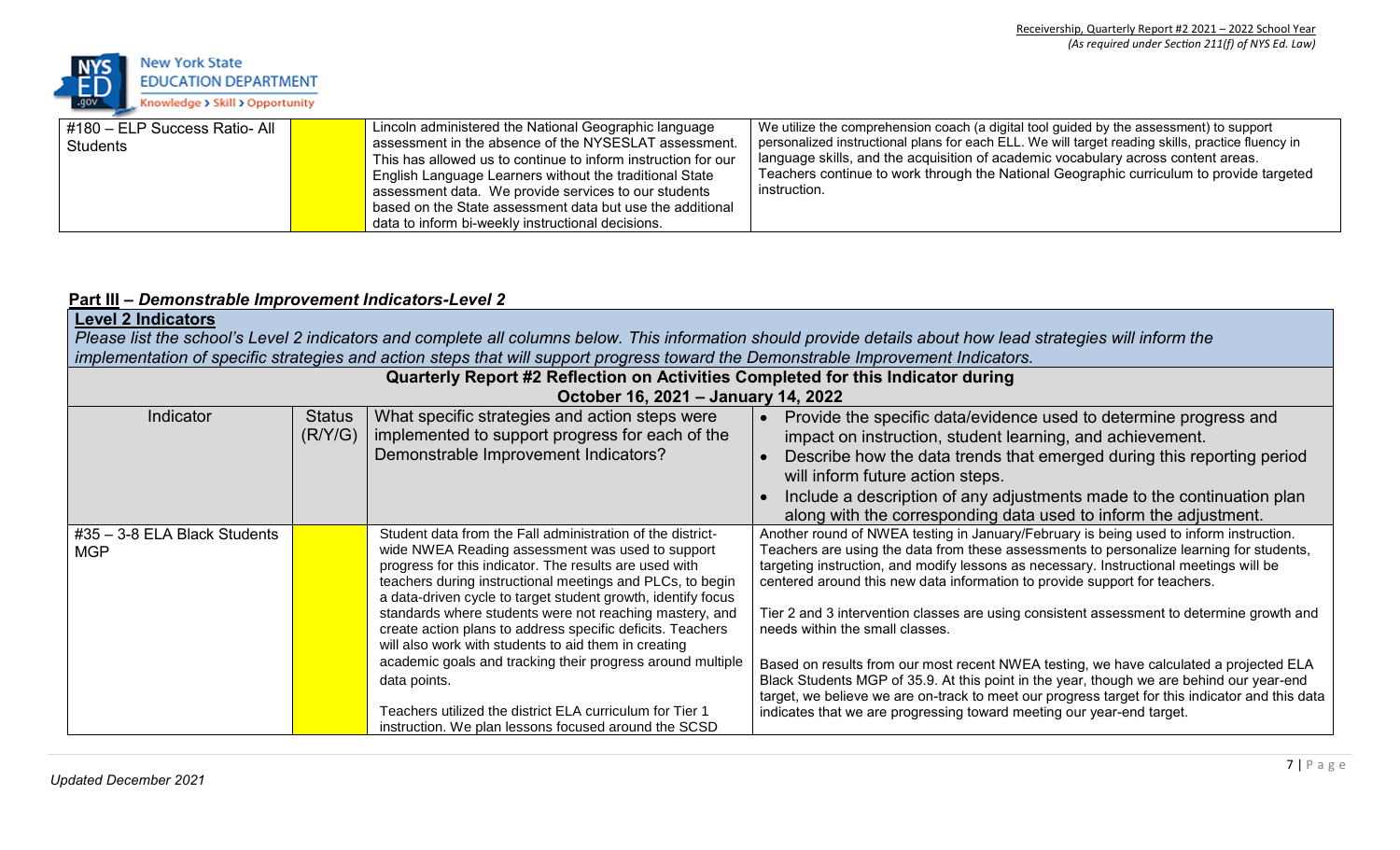

|                                                 | ELA units with teachers during instructional meetings and<br>infuse AVID strategies into lessons.<br>Additional screening was done with DIBELS assessments<br>to provide tier 2 and 3 intervention for identified students.                                                                                                                                                                                                                                                                                                                                                                                                                                                                                                                                                                                                                                                                                             |                                                                                                                                                                                                                                                                                                                                                                                                                                                                                                                                                                                                                                                                                                                                                                                                                                                                  |
|-------------------------------------------------|-------------------------------------------------------------------------------------------------------------------------------------------------------------------------------------------------------------------------------------------------------------------------------------------------------------------------------------------------------------------------------------------------------------------------------------------------------------------------------------------------------------------------------------------------------------------------------------------------------------------------------------------------------------------------------------------------------------------------------------------------------------------------------------------------------------------------------------------------------------------------------------------------------------------------|------------------------------------------------------------------------------------------------------------------------------------------------------------------------------------------------------------------------------------------------------------------------------------------------------------------------------------------------------------------------------------------------------------------------------------------------------------------------------------------------------------------------------------------------------------------------------------------------------------------------------------------------------------------------------------------------------------------------------------------------------------------------------------------------------------------------------------------------------------------|
| $#36 - 3-8$ ELA Hispanic<br><b>Students MGP</b> | Student data from the Fall administration of the district-<br>wide NWEA Reading assessment was used to support<br>progress for this indicator. The results are used with<br>teachers during instructional meetings and PLCs, to begin<br>a data-driven cycle to target student growth, identify focus<br>standards where students were not reaching mastery, and<br>create action plans to address specific deficits. Teachers<br>will also work with students to aid them in creating<br>academic goals and tracking their progress around multiple<br>data points.<br>Teachers utilized the district ELA curriculum for Tier 1<br>instruction. We plan lessons focused around the SCSD<br>ELA units with teachers during instructional meetings and<br>infuse AVID strategies into lessons.<br>Additional screening was done with DIBELS assessments<br>to provide tier 2 and 3 intervention for identified students. | Another round of NWEA testing in January/February is being used to inform instruction.<br>Teachers are using the data from these assessments to personalize learning for students,<br>targeting instruction, and modify lessons as necessary. Instructional meetings will be<br>centered around this new data information to provide support for teachers.<br>Tier 2 and 3 intervention classes are using consistent assessment to determine growth and<br>needs within the small classes.<br>Based on results from our most recent NWEA testing, we have calculated a projected ELA<br>Hispanic Students MGP of 37.1. At this point in the year, though we are behind our year-<br>end target, we believe we are on-track to meet our progress target for this indicator and this<br>data indicates that we are progressing toward meeting our year-end target. |
| $\#38 - 3 - 8$ ELA ED Students<br><b>MGP</b>    | Student data from the Fall administration of the district-<br>wide NWEA Reading assessment was used to support<br>progress for this indicator. The results are used with<br>teachers during instructional meetings and PLCs, to begin<br>a data-driven cycle to target student growth, identify focus<br>standards where students were not reaching mastery, and<br>create action plans to address specific deficits. Teachers<br>will also work with students to aid them in creating<br>academic goals and tracking their progress around multiple<br>data points.<br>Teachers utilized the district ELA curriculum for Tier 1<br>instruction. We plan lessons focused around the SCSD<br>ELA units with teachers during instructional meetings and<br>infuse AVID strategies into lessons.                                                                                                                           | Another round of NWEA testing in January/February is being used to inform instruction.<br>Teachers are using the data from these assessments to personalize learning for students,<br>targeting instruction, and modify lessons as necessary. Instructional meetings will be<br>centered around this new data information to provide support for teachers.<br>Tier 2 and 3 intervention classes are using consistent assessment to determine growth and<br>needs within the small classes.<br>Based on results from our most recent NWEA testing, we have calculated a projected ELA<br>ED Students MGP of 37.1. At this point in the year, though we are behind our year-end<br>target, we believe we are on-track to meet our progress target for this indicator and this data<br>indicates that we are progressing toward meeting our year-end target.        |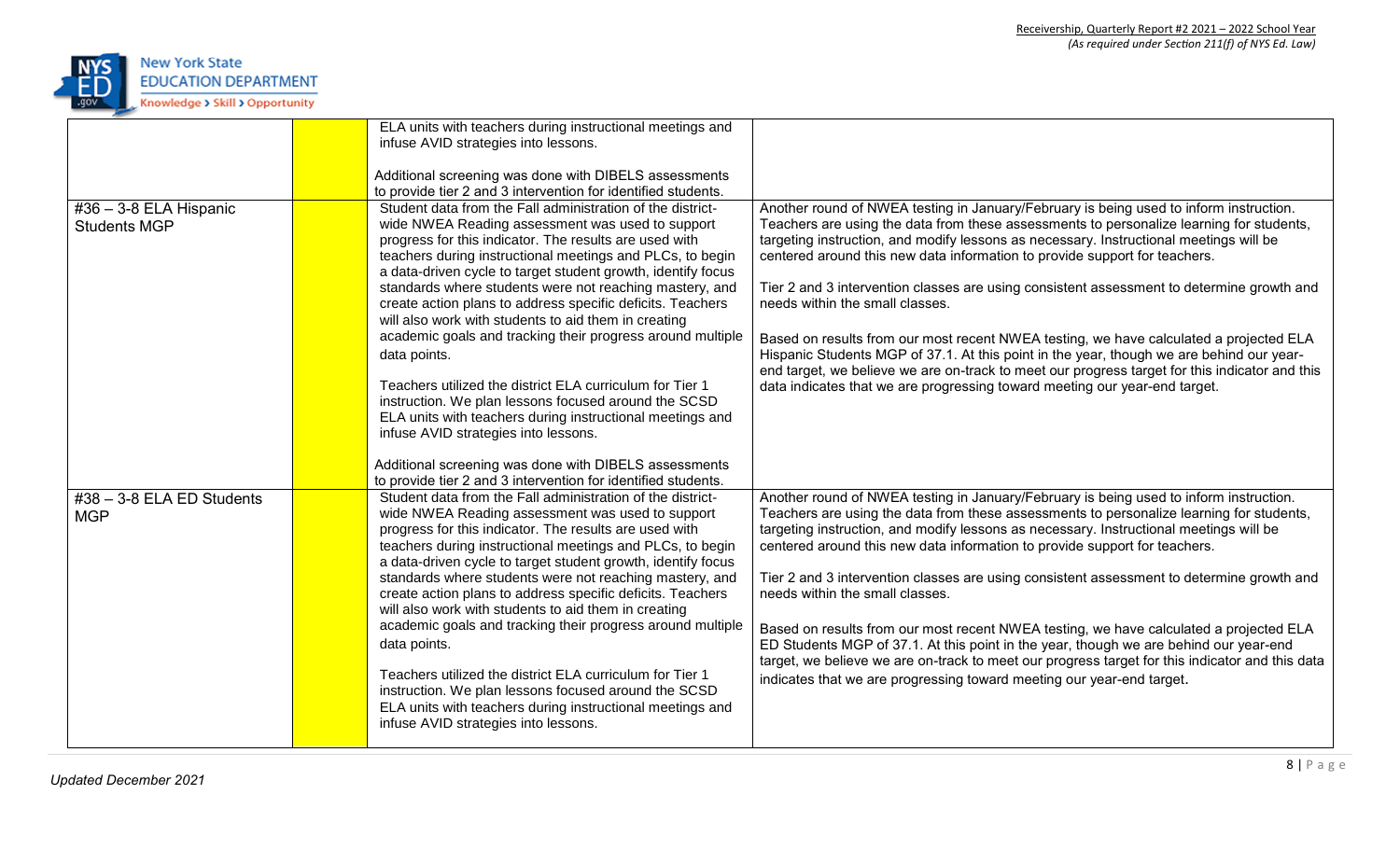

|                                                                               | Additional screening was done with DIBELS assessments<br>to provide tier 2 and 3 intervention for identified students.                                                                                                                                                                                                                                                                                                                                                                                                                                                                                                                                                                                                                                                                        |                                                                                                                                                                                                                                                                                                                                                                                                                                                                                                                                                                                                                                                                                                                                                                                                                                                                                                                                                |
|-------------------------------------------------------------------------------|-----------------------------------------------------------------------------------------------------------------------------------------------------------------------------------------------------------------------------------------------------------------------------------------------------------------------------------------------------------------------------------------------------------------------------------------------------------------------------------------------------------------------------------------------------------------------------------------------------------------------------------------------------------------------------------------------------------------------------------------------------------------------------------------------|------------------------------------------------------------------------------------------------------------------------------------------------------------------------------------------------------------------------------------------------------------------------------------------------------------------------------------------------------------------------------------------------------------------------------------------------------------------------------------------------------------------------------------------------------------------------------------------------------------------------------------------------------------------------------------------------------------------------------------------------------------------------------------------------------------------------------------------------------------------------------------------------------------------------------------------------|
| $#49 - 3-8$ ELA ED Students<br>Level 2 and above Gap with<br>non-ED Students  | Student data from the Fall administration of the district-<br>wide NWEA Reading assessment was used to support<br>progress for this indicator. The results are used with<br>teachers during instructional meetings and PLCs, to begin<br>a data-driven cycle to target student growth, identify focus<br>standards where students were not reaching mastery, and<br>create action plans to address specific deficits. Teachers<br>will also work with students to aid them in creating<br>academic goals and tracking their progress around multiple<br>data points.<br>Teachers utilized the district ELA curriculum for Tier 1<br>instruction. We plan lessons focused around the SCSD<br>ELA units with teachers during instructional meetings and<br>infuse AVID strategies into lessons. | Another round of NWEA testing in January/February is being used to inform instruction.<br>Teachers are using the data from these assessments to personalize learning for students,<br>targeting instruction, and modify lessons as necessary. Instructional meetings will be<br>centered around this new data information to provide support for teachers.<br>Tier 2 and 3 intervention classes are using consistent assessment to determine growth and<br>needs within the small classes.<br>Utilizing student data from the NWEA assessment screening, we have calculated a<br>projected ELA gap between our Economically Disadvantaged students and our non-<br>Economically Disadvantaged students of 11.1%. At this point in the year, this places us on-<br>track to meet our year-end progress target. We will continue to monitor disaggregated data<br>for our subgroups of students to ensure we remain on-track to meet our target. |
|                                                                               | Additional screening was done with DIBELS assessments<br>to provide tier 2 and 3 intervention for identified students.                                                                                                                                                                                                                                                                                                                                                                                                                                                                                                                                                                                                                                                                        |                                                                                                                                                                                                                                                                                                                                                                                                                                                                                                                                                                                                                                                                                                                                                                                                                                                                                                                                                |
| #54 $-$ 3-8 Math ED<br>Students Level 2 and above<br>Gap with non-ED Students | Student data from the Fall administration of the district-<br>wide NWEA Math assessment was used to support<br>progress for this indicator. The results will be used with<br>teachers during instructional meetings and PLCs, to begin<br>a data-driven cycle to target student growth, identify focus<br>standards where students were not reaching mastery, and<br>create action plans to address specific deficits. Teachers<br>will also work with students to aid them in creating<br>academic goals and tracking their progress around multiple                                                                                                                                                                                                                                         | Using the SOAR screener data, students were targeted to receive Tier 2 and Tier 3<br>interventions and placed in small group settings to provide support. Data cycles and<br>instructional action planning continues using NWEA Math results. We completed another<br>round of NWEA assessment in late January/early February.<br>Utilizing student data from the NWEA assessment screening, we have calculated a<br>projected Math gap between our Economically Disadvantaged students and our non-<br>Economically Disadvantaged students of 9.7%. At this point in the year, this places us on-                                                                                                                                                                                                                                                                                                                                             |
|                                                                               | data points.<br>Teachers utilized the district Math curriculum for Tier 1<br>instruction. We plan lessons focused around the Illustrative<br>Math units with teachers during instructional meetings and<br>infuse AVID strategies into lessons.                                                                                                                                                                                                                                                                                                                                                                                                                                                                                                                                               | track to meet our year-end progress target. We will continue to monitor disaggregated data<br>for our subgroups of students to ensure we remain on-track to meet our target.                                                                                                                                                                                                                                                                                                                                                                                                                                                                                                                                                                                                                                                                                                                                                                   |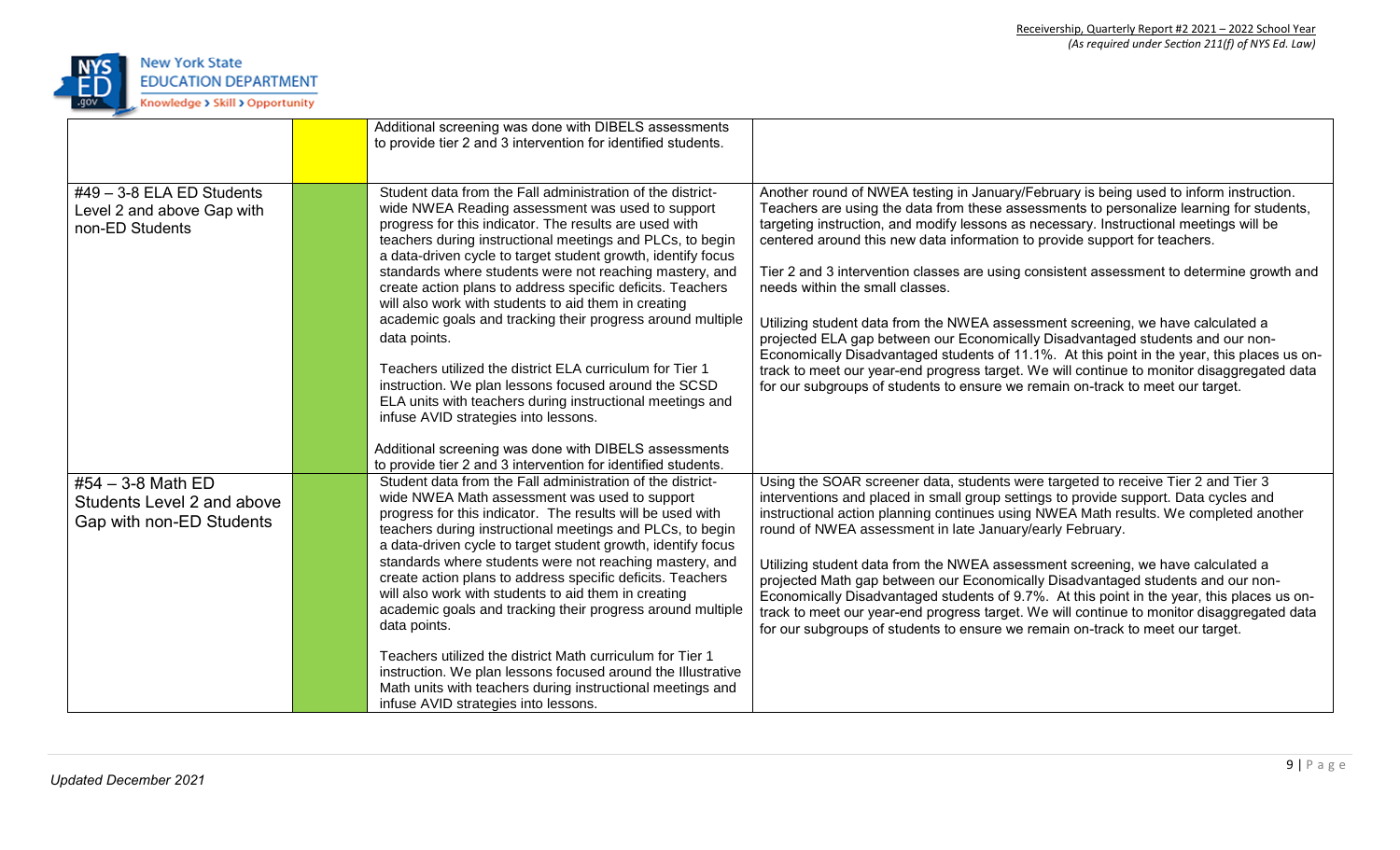

|  | In addition to each student receiving a math AIS classes,<br>some students are receiving Tier 2 and 3 intervention<br>through the Algebraic Reasoning classes. |  |
|--|----------------------------------------------------------------------------------------------------------------------------------------------------------------|--|
|  |                                                                                                                                                                |  |

## **Part IV –** *Community Engagement Team (CET)*

# **Community Engagement Team (CET)**

The role of the Community Engagement Team is to be active thought partners in contributing to and supporting the development of recommendations for school improvement through public engagement. Recommendations made by the CET, including how the school community (i.e., school principal, parents and guardians, teachers and other school staff and students) was engaged to seek input/feedback to guide implementation of the school's improvement plan, should be addressed in response to *the prompts below.*

| Report Out of 2021-22 CET Plan Implementation                                                                                                                                                                                                                                                                                                                                                                                                                                                                                                                                                                                                  |                                                                                                                                                                                                                                                                                                                                                                                                                                            |
|------------------------------------------------------------------------------------------------------------------------------------------------------------------------------------------------------------------------------------------------------------------------------------------------------------------------------------------------------------------------------------------------------------------------------------------------------------------------------------------------------------------------------------------------------------------------------------------------------------------------------------------------|--------------------------------------------------------------------------------------------------------------------------------------------------------------------------------------------------------------------------------------------------------------------------------------------------------------------------------------------------------------------------------------------------------------------------------------------|
| List the categories of stakeholders that have participated as members this<br>reporting period.                                                                                                                                                                                                                                                                                                                                                                                                                                                                                                                                                | Describe how recommendations made by the CET during this reporting period were<br>used to inform implementation of the school's improvement plan.                                                                                                                                                                                                                                                                                          |
| Include any changes made to the CET's membership since the development of the<br>Quarter #1 Report. Include the role/title of any new members.                                                                                                                                                                                                                                                                                                                                                                                                                                                                                                 |                                                                                                                                                                                                                                                                                                                                                                                                                                            |
| The community engagement team at Lincoln consists of parents, members of the<br>local neighborhood association, teachers, teaching assistants, community based<br>organization members, school counselors, our parent engagement program aide, and<br>our school social worker.<br>We have added our parent engagement program aide, social worker, and the local<br>neighborhood association to our team. They have participated in our discussion as a<br>focus group.<br>A monthly calendar has been created to share out school events, community events,<br>and opportunities for all levels of the community engagement team to connect. | The community engagement team has created monthly open meetings for families<br>with the Lincoln administrative team. Additional opportunities were set up to help<br>keep families informed including instruction virtual meetings. Families were able to<br>connect with teachers to discuss upcoming instruction in all grade levels.<br>Additionally, a monthly newsletter has been sent connecting families with school<br>resources. |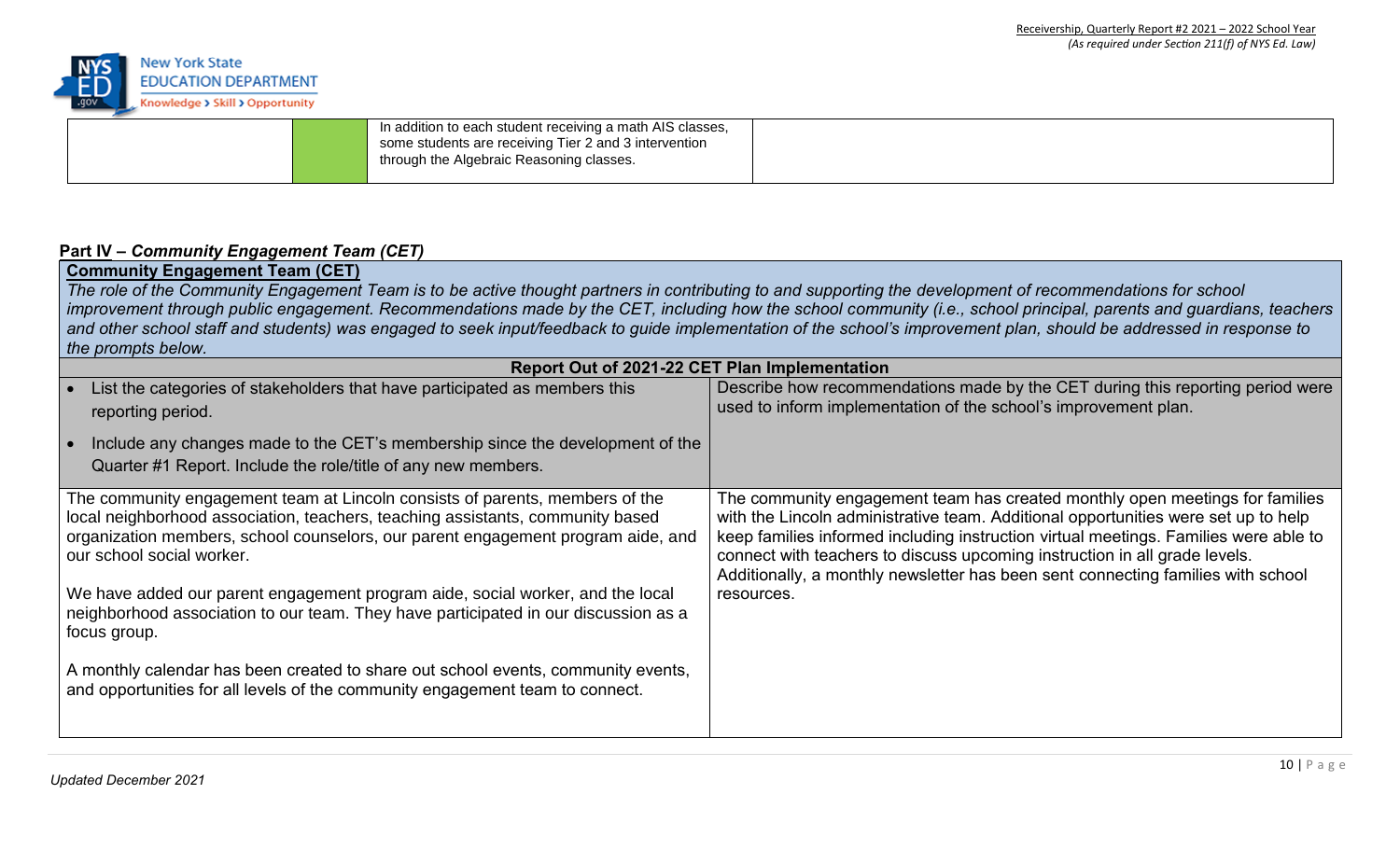

### **Part V**

### **Powers of the Receiver**

*Provide a summary of the use of the School Receiver's powers during this reporting period.*

### **1. Review and Make Changes to the School Budget**

With monies provided from the district and via secured grant funding, Lincoln has hired Restorative Coaches to work with each grade level on a daily basis to provide restorative coaching in a proactive manner, in addition to restoring relationships after conflict occurs. District funding has been allocated to hire teachers to provide additional math, science, and technology support throughout the academic day, and continue to purchase additional technology to support Personalized Learning.

### **2. Implement Professional Development for Staff**

Teachers participated in professional learning opportunities in whole-staff summer sessions, learned targeted ELA and math instructional practices and became oriented to the new middle school math curriculum. Lincoln offers additional hours for each teacher to be able to take part in professional development opportunities of need and interest throughout the school year. Lincoln will have an instructional coach, an AVID coach, and Lead Teachers to provide job-embedded professional development in and will engage in weekly Wednesday PD for each of the four core content areas each week, as well as additional PD time with these content experts and district-level content supervisors and lead teachers.

### **3. Create/Change School Program and Curriculum**

The Superintendent has been intentional and strategic in support of improved instructional practices across all middle school grade levels. The Executive Director of Secondary Schools has developed and implemented three professional development sessions to integrate the District's Personalized Learning and AVID initiatives to raise the level of rigor across the four core content areas. Lincoln has begun the three-year process of becoming an AVID Demonstration School.

The Director of Mathematics has weekly professional development sessions for math teachers around the new district-adopted curriculum. Lincoln has an instructional coach, an AVID coach, and Lead Teachers support professional leaders, instructional planning, and data analysis of student work during afternoon PD sessions to improve instruction and analyze student progress.

To support Math, Science, and Technology learning and achievement, Lincoln will be implementing a district-wide and school-specific Math-Science-Technology (MST) Block built into the instructional day. This time allows math and science teachers to provide additional, targeted mathematics and science instruction with the support of technology teachers to ensure more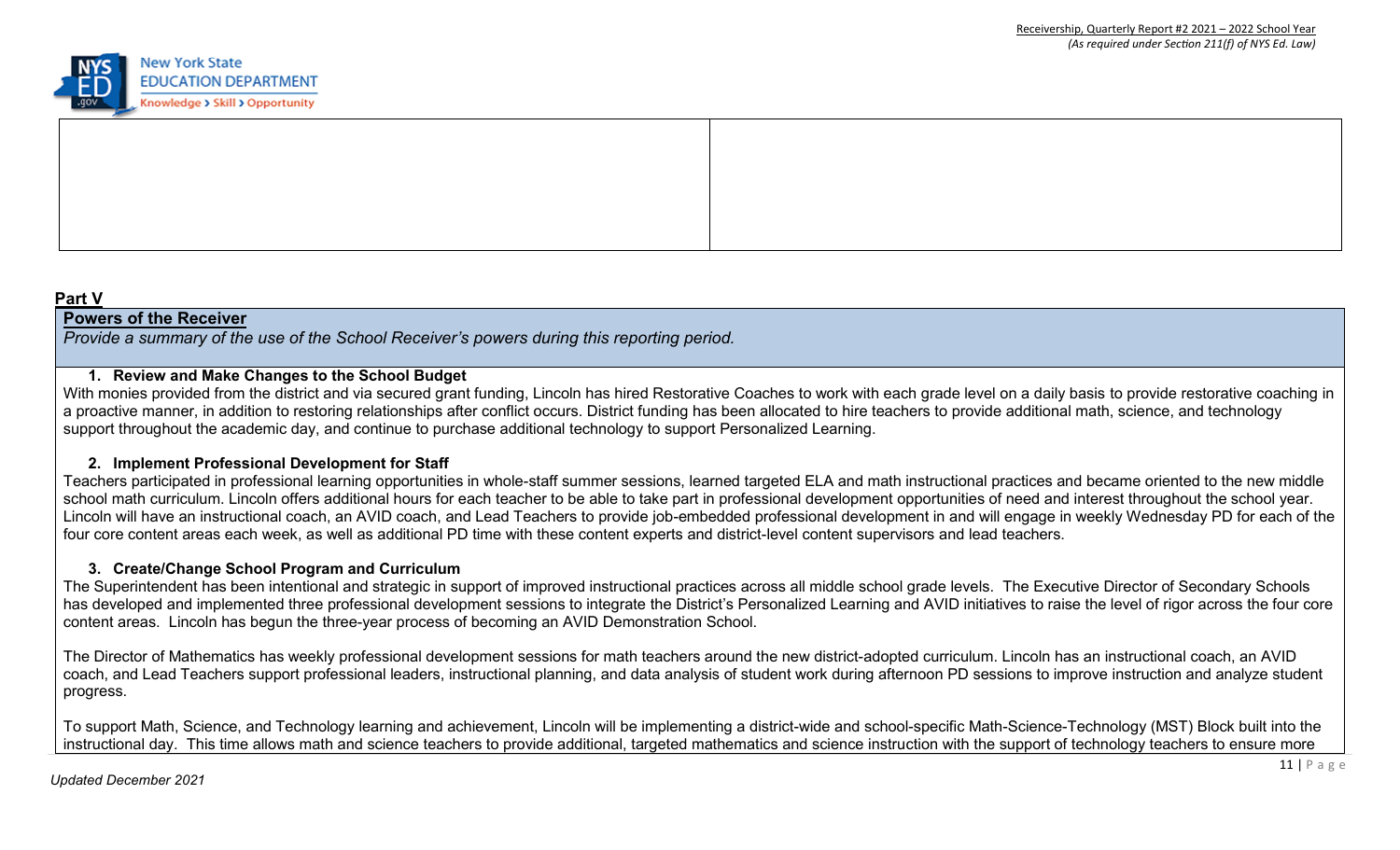

hands-on, interactive learning experience. This time is designed to focus on the most important math and science learning to assist students in mastering material needed for promotion to the next grade. It also exposes more students to higher-level math and science curriculum, while preparing them for success on exit exams and future math and science coursework.

### **4. Require all Staff to Reapply for Their Positions and Negotiating Changes to the Collective Bargaining Agreement**

The "mutual consent" power has allowed Lincoln to improve the commitment of the staff to be held to high expectations of providing high impact instruction, engaging with families, and collaborating with peers to improve student achievement. Principals and staff had to mutually agree to either continue or begin work at Lincoln this year.

### **5. Extended Day**

The Superintendent maintained Lincoln Middle School's extended school day routine upon return to in-person instruction. Until October 25, Lincoln was on an extended day schedule. Because of transportation challenges, 14 schools in the district, including Lincoln, have reduced their length of day. Once enough drivers are secured, Lincoln will return to the longer ELT length of school day.